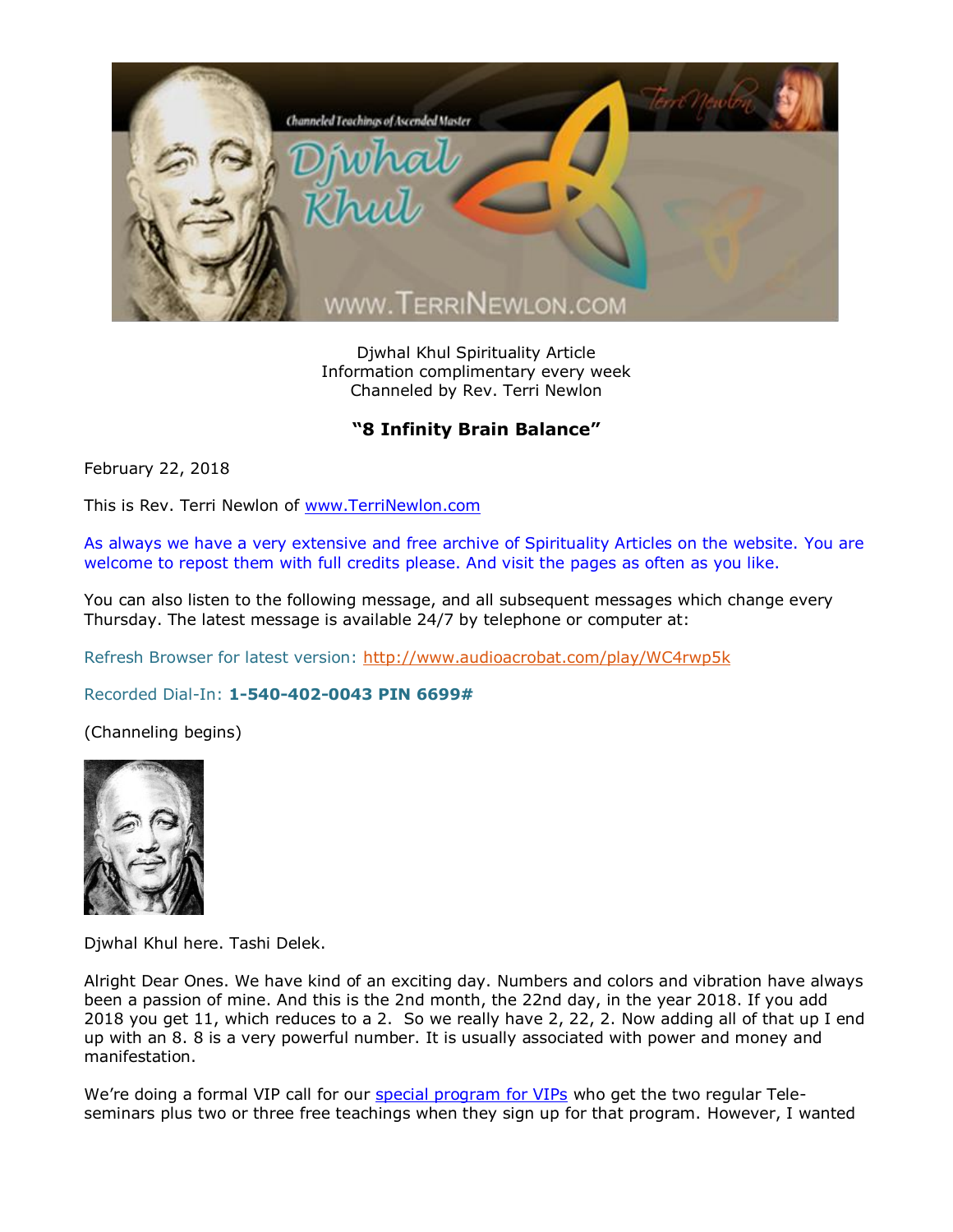to make sure that you had some time as well to really focus in on the number 8 and start tracing it as a symbol of infinity.

And just a simple exercise, actually you can draw one on a piece of paper or you can put it up on a wall and just trace with your eyes. Trace all the way through the figure 8 with your eyes and just keep going and then reverse it at some point and trace back and go through it. It actually balances the brain.

You can also imagine it sideways inside your head. So put the eight on the side as the symbol of infinity and then with your eyes closed and tracing the edges of this 8, like you're just drawing it over and over and over and again reverse the thing. You'll find that it's easier in one direction than it is in the other and that means that's part of the brain that is getting balanced. So power of 8, also the symbol of infinity and also a nice way to balance the brain.

Alright Dear Ones. As always, thank you and my love to you.

## *Djwhal Khul*

Channeled by Rev. Terri Newlon [www.TerriNewlon.com](http://www.terrinewlon.com/)

Follow Djwhal Khul on Twitter!<http://twitter.com/DKupdate>

Join Terri on Facebook<http://www.facebook.com/terri.newlon>

Join our e-newsletter<http://terrinewlon.com/>

Training for Modern Mystics Channeled Teachings for Everyday Spirituality Online Resource for Personal and Spiritual Growth [www.TerriNewlon.com](http://www.terrinewlon.com/)

(Spirituality Article, Transcribed by Micheline Ralet)

About Reverend Terri:

Terri Newlon is a world renowned spiritual teacher and conscious voice channel for Ascended Master Djwhal Khul. Djwhal Khul has worked through numerous channels, including Madam H.P. Blavatsky and Alice A. Bailey, and is well known to spiritual students. His work through Terri began in 1980 when she studied under Janet McClure and The Tibetan Foundation, Inc., and has resulted in an extensive online global support system of practical spiritual teachings.

She is also a gifted health Empath and has trained thousands of mediums and psychics. One of her specialties is instructing other natural sensitives how to turn on and off their abilities so they can live well-balanced lives, without neglecting their own physical, emotional, mental and spiritual requirements.

Terri is a workshop leader, holistic consultant, public speaker, radio and TV guest.

## Disclaimer:

Rev. Terri Newlon does not guarantee the accuracy of her insights and is in no way responsible for the interpretation of this material. The recipient is 100% responsible for any action taken based on their interpretation of the insights presented in any channeled material. Channeled material presented through Rev. Terri is in no way meant to replace sound economical, political, medical, legal or any other advice and does not provide prophecy, or guaranteed accuracy on future predictions. The information is meant as a guideline only and to help Humanity better reflect upon themselves, where they have been, where they are now and where they potentially may be going. By asking for or otherwise acquiring this material, you agree to use your own discernment, and you